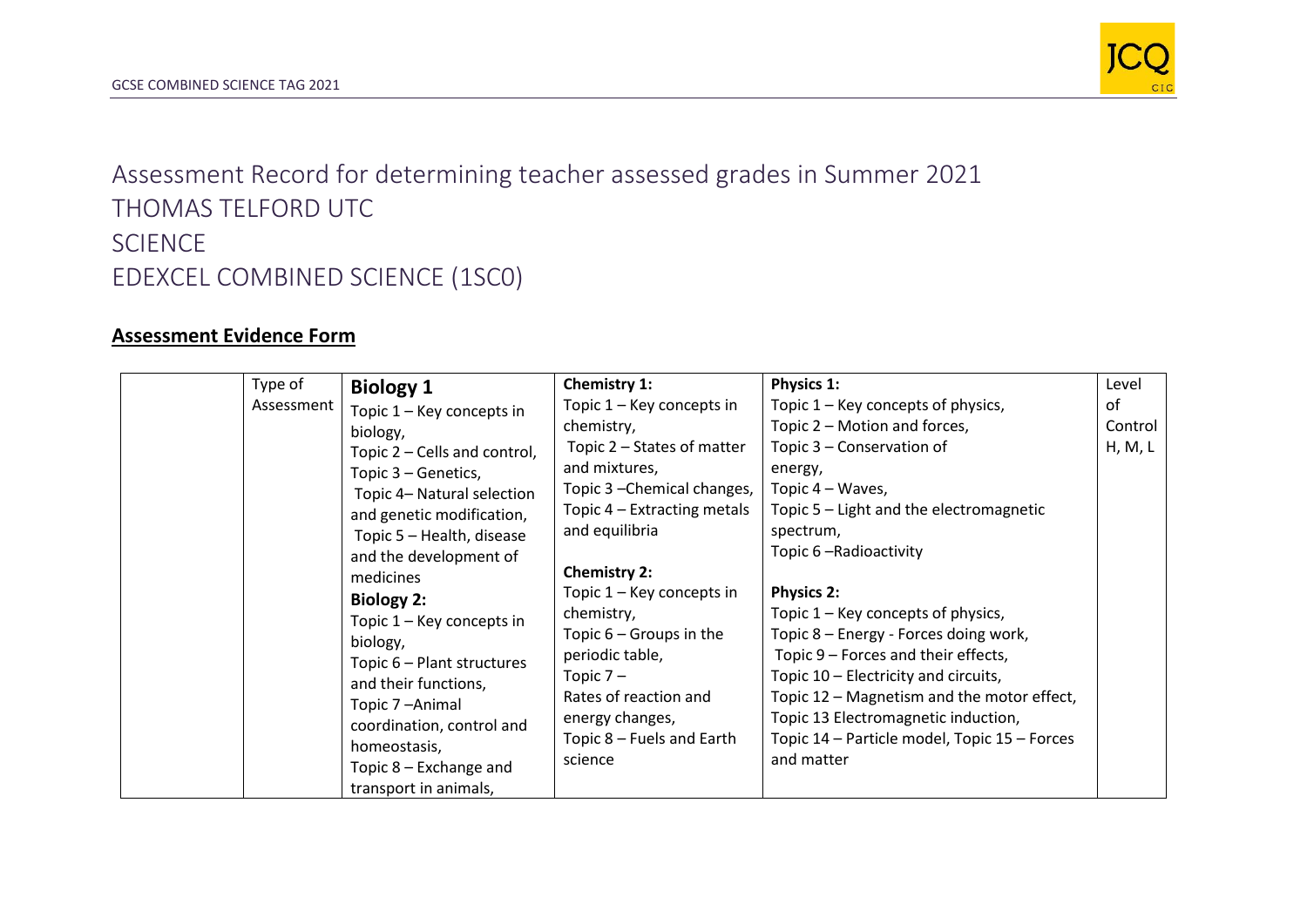

## GCSE COMBINED SCIENCE TAG 2021

|                                                                          |      | Topic 9 - Ecosystems and<br>material cycles |                 |     |     |                 |     |     |                 |     |   |
|--------------------------------------------------------------------------|------|---------------------------------------------|-----------------|-----|-----|-----------------|-----|-----|-----------------|-----|---|
|                                                                          |      | AO1                                         | AO <sub>2</sub> | AO3 | AO1 | AO <sub>2</sub> | AO3 | A01 | AO <sub>2</sub> | AO3 |   |
| Mark Book                                                                |      | Y                                           | Y               | Y   | Y   | Y               | Y   | Y   | Y               | Υ   |   |
| Assessment 1:<br>Year 10 End Of<br>Year Exam<br>18/09/2020               | Exam |                                             |                 |     |     |                 |     |     |                 |     | H |
| Assessment 2:<br>CS Biology<br>Paper 1<br>Mock Exam<br>8/12/2020         | Exam | Y                                           | Y               | Y   |     |                 |     |     |                 |     | H |
| Assessment 3:<br>CS Biology<br>Paper 2<br>Mock Exam<br>26/04/2021        | Exam | Y                                           | $\mathsf Y$     | Y   |     |                 |     |     |                 |     | H |
| Assessment 4:<br><b>CS Physics</b><br>Paper 1<br>Mock Exam<br>12/12/2020 | Exam |                                             |                 |     |     |                 |     | Υ   | Y               | Υ   | H |
| Assessment 5:<br><b>CS Physics</b><br>Paper 2<br>Mock Exam<br>27/04/2021 | Exam |                                             |                 |     |     |                 |     | Υ   | Υ               | Υ   | H |
| Assessment 6<br>CS Chemistry<br>Paper 1                                  | Exam |                                             |                 |     | Υ   | Y               | Y   |     |                 |     | H |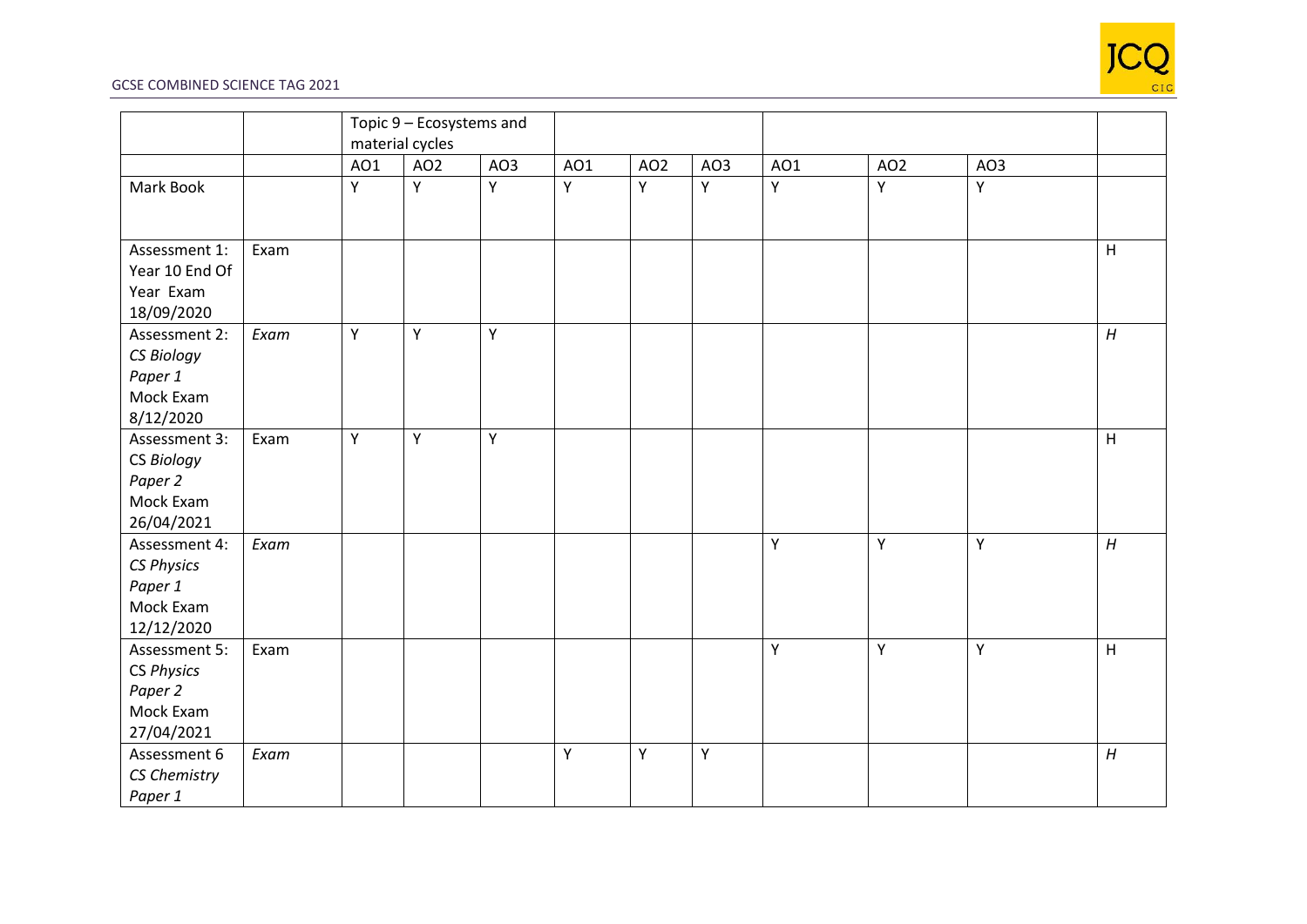

## GCSE COMBINED SCIENCE TAG 2021

| Mock Exam     |        |   |   |   |             |   |   |  |           |
|---------------|--------|---|---|---|-------------|---|---|--|-----------|
| 12/12/2020    |        |   |   |   |             |   |   |  |           |
| Assessment 7: | Exam   |   |   |   | Y           | Υ | Y |  | H         |
| CS Chemistry  |        |   |   |   |             |   |   |  |           |
| Paper 2       |        |   |   |   |             |   |   |  |           |
| Mock Exam     |        |   |   |   |             |   |   |  |           |
| 04/05/2021    |        |   |   |   |             |   |   |  |           |
| Assessment 8: | Exam   | Y | Υ | Y |             |   |   |  | M         |
| CB3           | Answer |   |   |   |             |   |   |  |           |
| Genetics      |        |   |   |   |             |   |   |  |           |
| 4/5/2021      |        |   |   |   |             |   |   |  |           |
| Assessment 9: | Exam   | Y | Y | Υ |             |   |   |  | ${\sf M}$ |
| CB5           | Answer |   |   |   |             |   |   |  |           |
| Health &      |        |   |   |   |             |   |   |  |           |
| Disease       |        |   |   |   |             |   |   |  |           |
| 10/5/2021     |        |   |   |   |             |   |   |  |           |
| Assessment    | Exam   | Y | Y | Υ |             |   |   |  | M         |
| 10:           | Answer |   |   |   |             |   |   |  |           |
| CB7           |        |   |   |   |             |   |   |  |           |
| Homeostasis   |        |   |   |   |             |   |   |  |           |
| 11/5/2021     |        |   |   |   |             |   |   |  |           |
| Assessment    | Exam   | Y | Υ | Υ |             |   |   |  | M         |
| 11:           | Answer |   |   |   |             |   |   |  |           |
| CB9           |        |   |   |   |             |   |   |  |           |
| Ecosysytems   |        |   |   |   |             |   |   |  |           |
| 17/5/2021     |        |   |   |   |             |   |   |  |           |
| Assessment    | Exam   |   |   |   | Υ           | Y | Y |  | M         |
| 12: CC9       | Answer |   |   |   |             |   |   |  |           |
| Acids         |        |   |   |   |             |   |   |  |           |
|               |        |   |   |   |             |   |   |  |           |
| Assessment    | Exam   |   |   |   | $\mathsf Y$ | Υ | Y |  | ${\sf M}$ |
| 13: CC12      | Answer |   |   |   |             |   |   |  |           |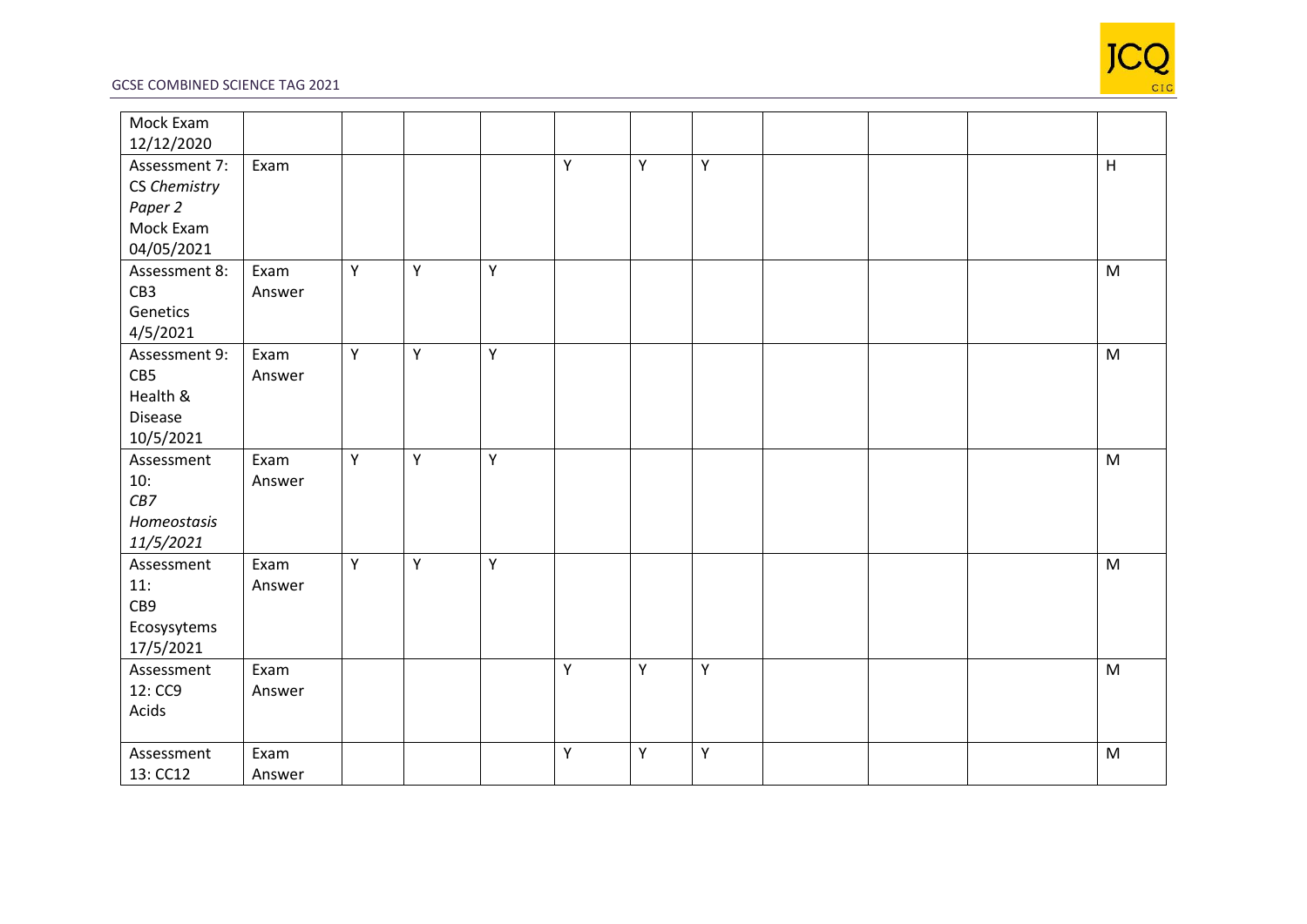

## GCSE COMBINED SCIENCE TAG 2021

| Atom        |            |   |   |   |   |   |             |   |   |   |   |
|-------------|------------|---|---|---|---|---|-------------|---|---|---|---|
| Economy     |            |   |   |   |   |   |             |   |   |   |   |
| Assessment  | Exam       |   |   |   | Y | Y | $\mathsf Y$ |   |   |   | M |
| 14:         | Answer     |   |   |   |   |   |             |   |   |   |   |
| CC22        |            |   |   |   |   |   |             |   |   |   |   |
| Homologous  |            |   |   |   |   |   |             |   |   |   |   |
| Series      |            |   |   |   |   |   |             |   |   |   |   |
| Assessment  | Exam       |   |   |   |   |   |             | Y | Y | Υ | M |
| 15: CP4     | Answer     |   |   |   |   |   |             |   |   |   |   |
| Waves       |            |   |   |   |   |   |             |   |   |   |   |
|             |            |   |   |   |   |   |             |   |   |   |   |
| Assessment  | Exam       |   |   |   |   |   |             | Y | Υ | Υ | M |
| 16: CP14    | Answer     |   |   |   |   |   |             |   |   |   |   |
| Particle    |            |   |   |   |   |   |             |   |   |   |   |
| Model       |            |   |   |   |   |   |             |   |   |   |   |
| Assessment  | Exam       |   |   |   |   |   |             | Y | Υ | Y | M |
| 17:         | Answer     |   |   |   |   |   |             |   |   |   |   |
| CP5         |            |   |   |   |   |   |             |   |   |   |   |
| EM spectrum |            |   |   |   |   |   |             |   |   |   |   |
| Assessment  | Microsoft  | Y | Y | Y | Y | Y | Y           | Y | Y | Y | L |
| 18:         | Forms      |   |   |   |   |   |             |   |   |   |   |
| Y11 Mid     | Online     |   |   |   |   |   |             |   |   |   |   |
| Sessional   | Assessment |   |   |   |   |   |             |   |   |   |   |
| Assessment  |            |   |   |   |   |   |             |   |   |   |   |
| 9/2/2021    |            |   |   |   |   |   |             |   |   |   |   |

**If an assessment objective has been omitted at subject cohort level please briefly outline the reasons why:-**

All assessment objectives have been covered by the evidence requested.